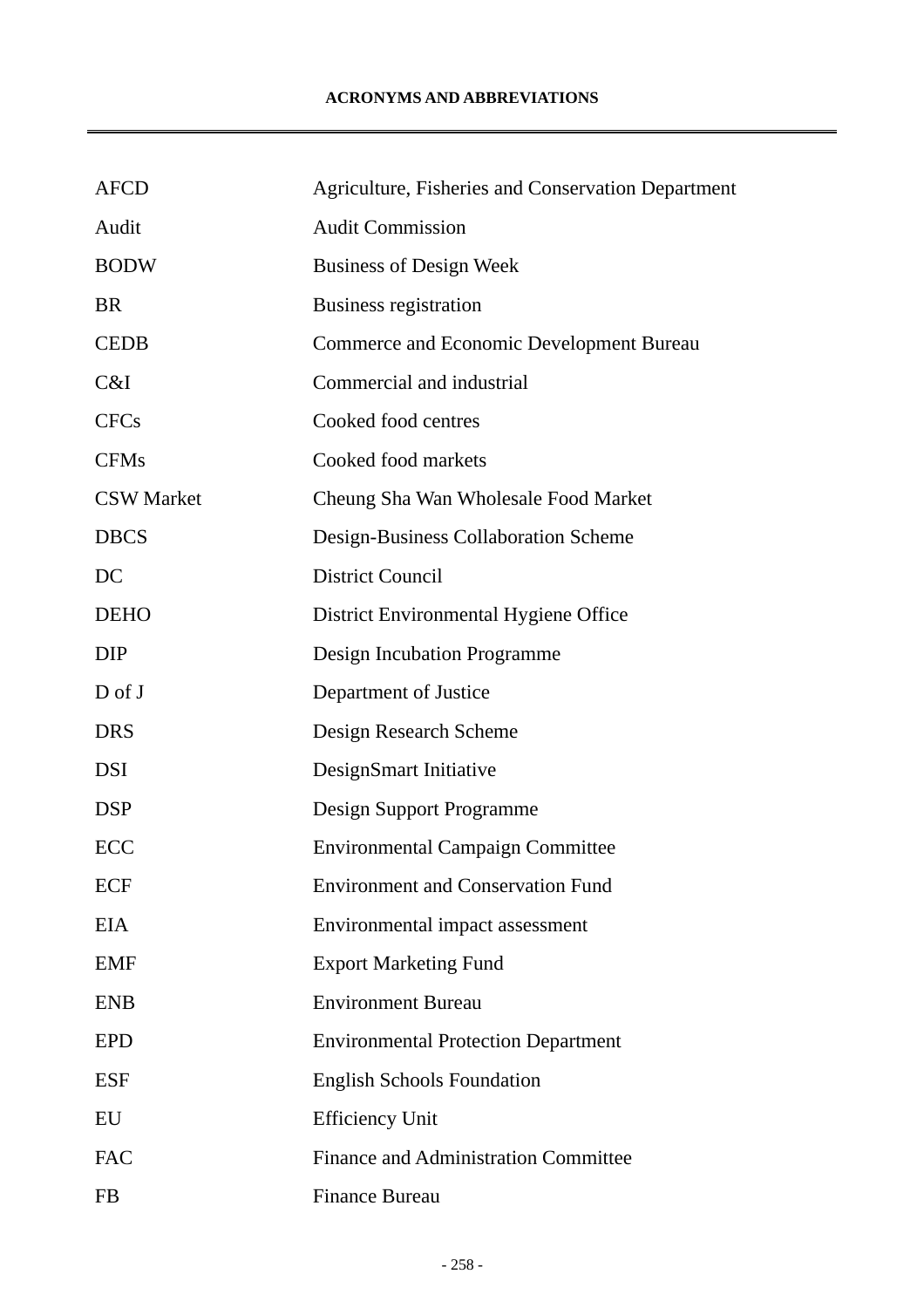## **ACRONYMS AND ABBREVIATIONS**

| FC                       | <b>Finance Committee</b>                                                                  |
|--------------------------|-------------------------------------------------------------------------------------------|
| <b>FEHD</b>              | Food and Environmental Hygiene Department                                                 |
| <b>FHB</b>               | Food and Health Bureau                                                                    |
| <b>FSTB</b>              | Financial Services and the Treasury Bureau                                                |
| G/F                      | Ground floor                                                                              |
| <b>GFA</b>               | Gross floor area                                                                          |
| <b>GFIS</b>              | <b>Government Fleet Information System</b>                                                |
| <b>GPA</b>               | <b>Government Property Agency</b>                                                         |
| <b>GSS</b>               | <b>General Support Scheme</b>                                                             |
| HA                       | <b>Housing Authority</b>                                                                  |
| <b>HAB</b>               | Home Affairs Bureau                                                                       |
| HD                       | <b>Housing Department</b>                                                                 |
| <b>HEC</b>               | Harbour-front Enhancement Committee                                                       |
| <b>HEC Sub-committee</b> | Sub-committee on Harbour Plan Review of the Harbour-front<br><b>Enhancement Committee</b> |
| <b>HKDC</b>              | Hong Kong Design Centre                                                                   |
| <b>HKFA</b>              | Hong Kong Film Archive                                                                    |
| <b>HKHM</b>              | Hong Kong Heritage Museum                                                                 |
| <b>HKMH</b>              | Hong Kong Museum of History                                                               |
| <b>HKSARG</b>            | Government of the Hong Kong Special Administrative Region                                 |
| <b>HKSTPC</b>            | Hong Kong Science and Technology Parks Corporation                                        |
| <b>HKTB</b>              | Hong Kong Tourism Board                                                                   |
| <b>HKU</b>               | University of Hong Kong                                                                   |
| <b>ICAC</b>              | <b>Independent Commission Against Corruption</b>                                          |
| <b>ITC</b>               | Innovation and Technology Commission                                                      |
| <b>IWMF</b>              | <b>Integrated Waste Management Facilities</b>                                             |
| Lands D                  | <b>Lands Department</b>                                                                   |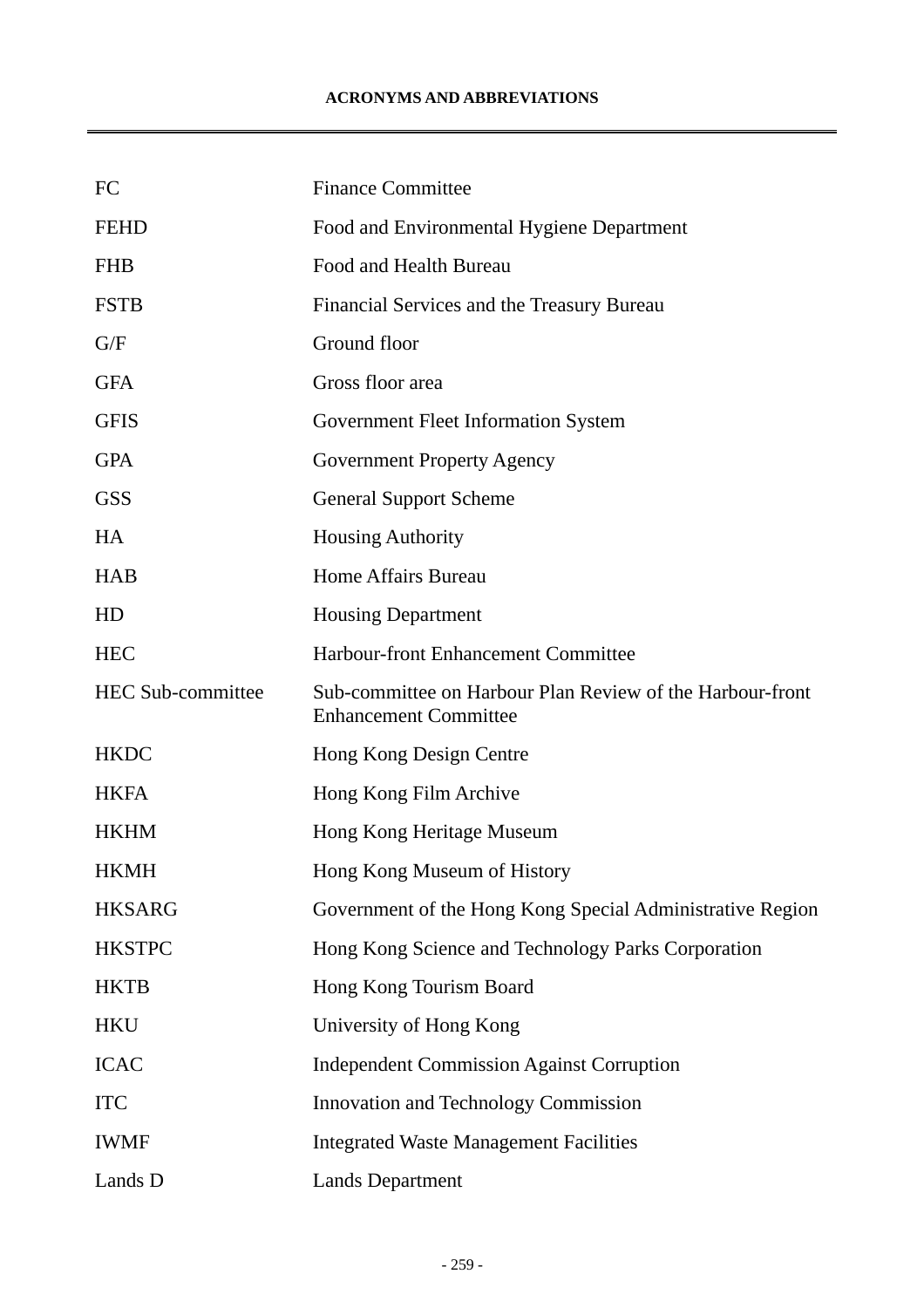| <b>LCSD</b>  | Leisure and Cultural Services Department        |
|--------------|-------------------------------------------------|
| LegCo        | Legislative Council                             |
| <b>MAA</b>   | Memorandum of Administrative Arrangements       |
| <b>MD</b>    | <b>Marine Department</b>                        |
| <b>MMA</b>   | Management and Maintenance Agreement            |
| <b>MMAC</b>  | Market Management Advisory Committee            |
| <b>MMCC</b>  | <b>Market Management Consultation Committee</b> |
| <b>MMS</b>   | Management and maintenance services             |
| <b>MOU</b>   | Memorandum of Understanding                     |
| <b>MPF</b>   | <b>Mandatory Provident Fund</b>                 |
| <b>MSW</b>   | Municipal solid waste                           |
| <b>MTRCL</b> | <b>MTR Corporation Limited</b>                  |
| <b>OMR</b>   | <b>Open Market Rentals</b>                      |
| <b>ORO</b>   | <b>Official Receiver's Office</b>               |
| <b>PCES</b>  | <b>Professional Continuing Education Scheme</b> |
| <b>PDPO</b>  | Personal Data (Privacy) Ordinance               |
| <b>PIPs</b>  | Private sector insolvency practitioners         |
| PolyU        | Hong Kong Polytechnic University                |
| <b>PRH</b>   | Public rental housing                           |
| <b>PRSs</b>  | Producer responsibility schemes                 |
| <b>PSAs</b>  | Property services agents                        |
| <b>PWSC</b>  | <b>Public Works Subcommittee</b>                |
| RA           | Registered assistant                            |
| RC           | <b>Regional Council</b>                         |
| <b>RCPs</b>  | Refuse collection points                        |
| <b>SCL</b>   | <b>Shatin to Central Link</b>                   |
| <b>SDC</b>   | <b>Council for Sustainable Development</b>      |